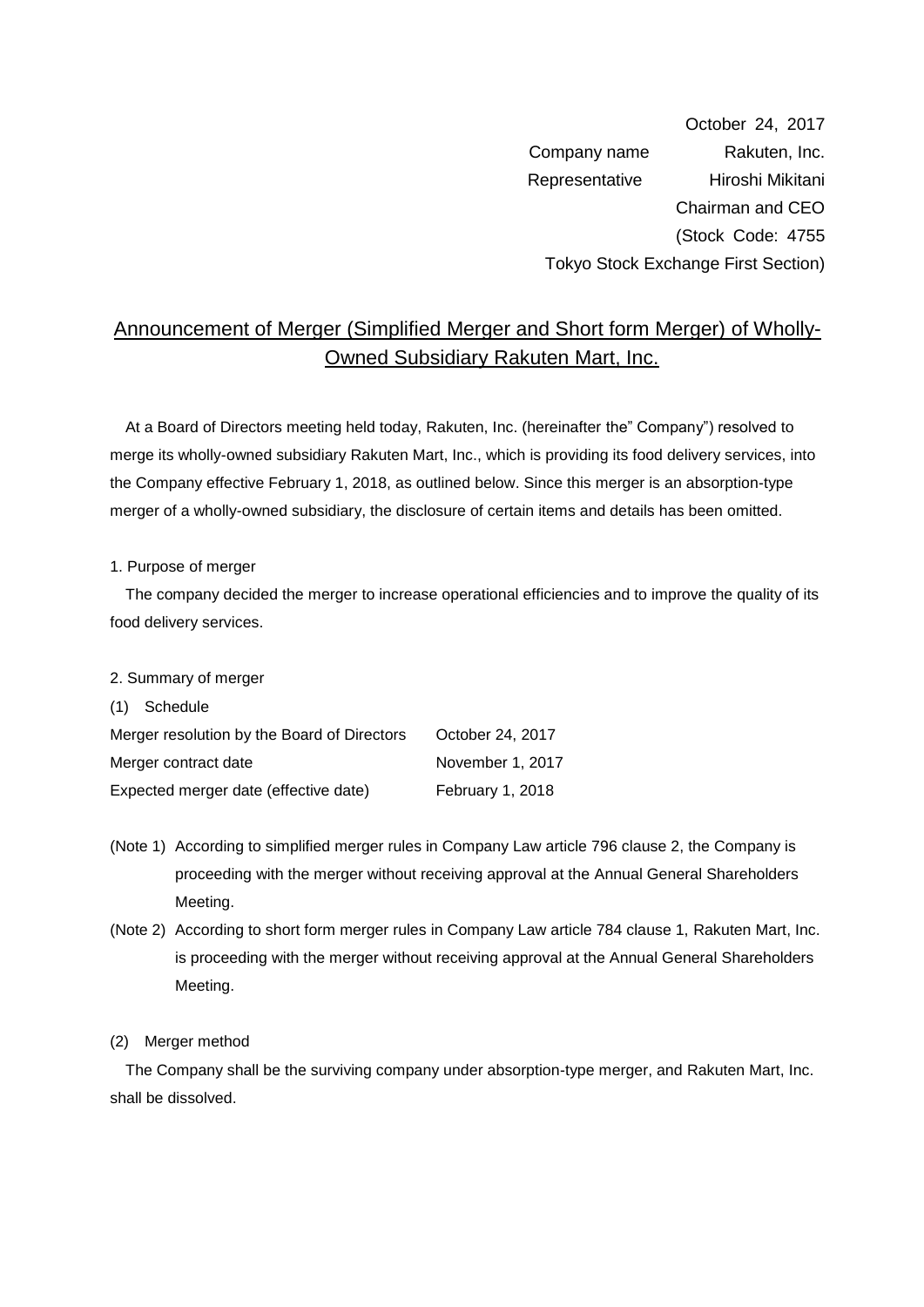### (3) Merger ratio

Since this will be a merger of a wholly-owned subsidiary, there will be no issuance of new shares, no increase in shareholders' equity, and no payment for the merger.

### (4) Handling of subscription rights to shares and bonds with the dissolved company

Rakuten Mart, Inc. has not issued any subscription rights to shares and any bonds with stock acquisition right.

| Company name                 | Rakuten, Inc.                      | Rakuten Mart, Inc.              |  |
|------------------------------|------------------------------------|---------------------------------|--|
|                              | (Company surviving absorption type | (Company absorbed in absorption |  |
|                              | merger)                            | type merger)                    |  |
| Head office                  | 1-14-1 Tamagawa,                   | 1-14-1 Tamagawa,                |  |
|                              | Setagaya-ku, Tokyo                 | Setagaya-ku, Tokyo              |  |
| Representative               | Hiroshi Mikitani                   | Kentaro Hyakuno                 |  |
| Main business                | Internet services                  | Food delivery services          |  |
| Shareholders' equity         | 204,562 million yen                | 100 million yen                 |  |
| Date of establishment        | February 7, 1997                   | February 8, 1950                |  |
| Outstanding no. of shares    | 1,432,422,600 shares               | 59,800 shares                   |  |
| Fiscal year end              | December 31                        | December 31                     |  |
| Major<br>shareholders<br>and | Crimson Group, LLC. 15.8%          | Rakuten, Inc. 100%              |  |
| percentage of shares held    | Hiroshi Mikitani 12.3%             |                                 |  |

## 3. Overview of companies in merger